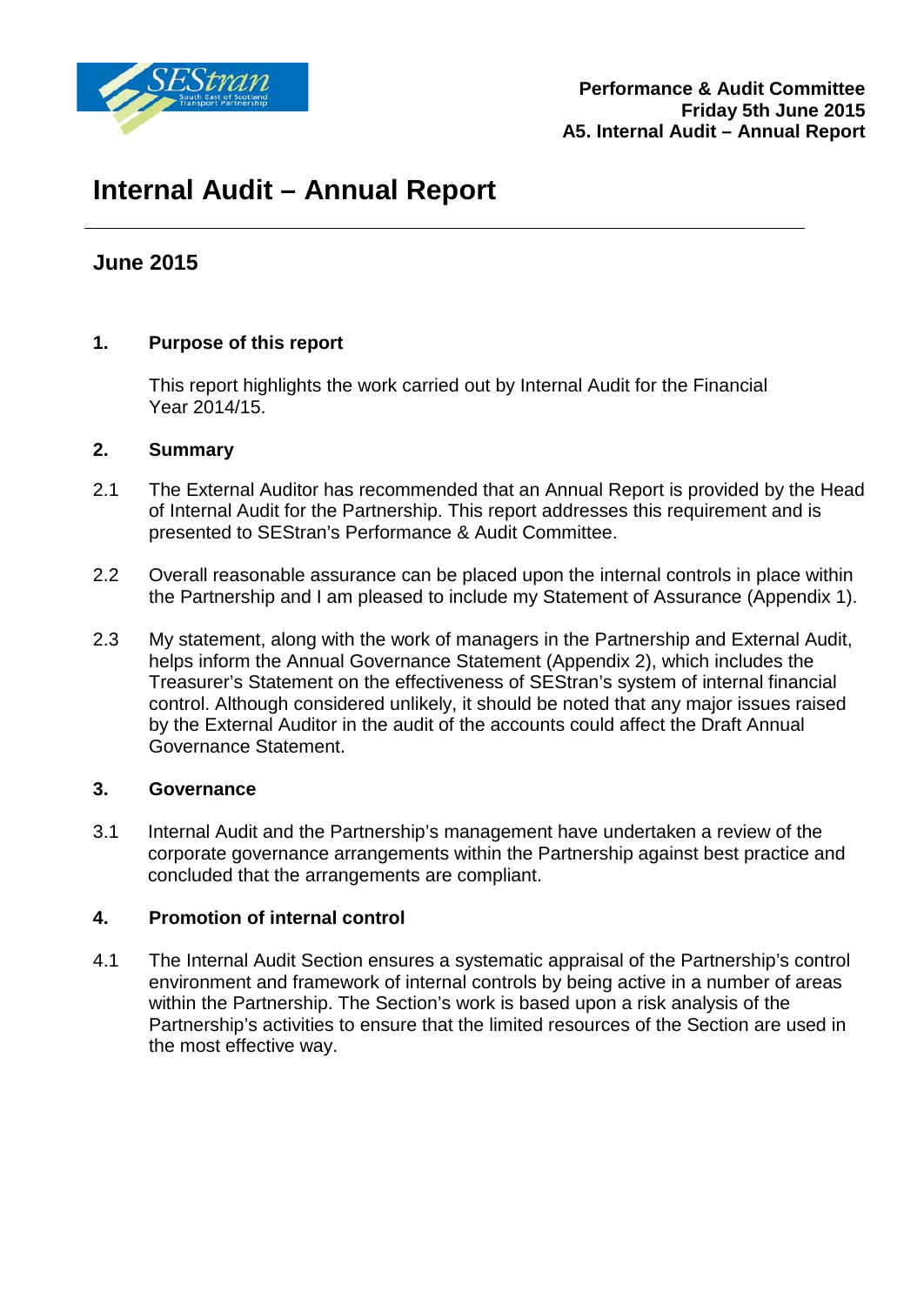## **5. Treasurer's Assurance Statement**

- 5.1 Within the Accounting Code of Practice there is a requirement for the Treasurer to sign an annual statement on the adequacy of the internal controls in place within the financial systems.
- 5.2 As part of his Assurance Statement it is recommended that the Treasurer reports on the arrangements within the Partnership for internal audit provision. It is also recommended that the Head of Internal Audit reports on the financial controls in place.
- 5.3 Internal audit staff carried out a high level review of the adequacy and effectiveness of the Partnership's system of internal financial control for the year to  $31<sup>st</sup>$  March 2015. This work supplemented our annual programme of internal audit activity and provided documentary evidence to support the overall assessment of the Partnership's system of internal control.
- 5.4 The following areas of work provide additional support to this assessment of the Partnership's system of financial control:
	- Internal Audit review of the robustness of the system for evidencing compliance with external grant conditions, a key risk discussed at the June 2014 Performance and Audit Committee
	- a Certificate of Assurance signed by the SEStran Partnership Director to the effect that the controls in place are sound (to be presented)

#### **6. Focus of internal audit resources**

- 6.1 The Annual Audit Plan for the period to 31st March 2015 (Internal Audit planning year) includes:
	- assistance to the Partnership in addressing any areas noted in the Treasurer's Statement;
	- advice and opinion as required.

# **7. Monitoring of performance**

7.1 Action plans are agreed with management on all recommendations made within the reports issued and appropriate follow-up arrangements are put in place.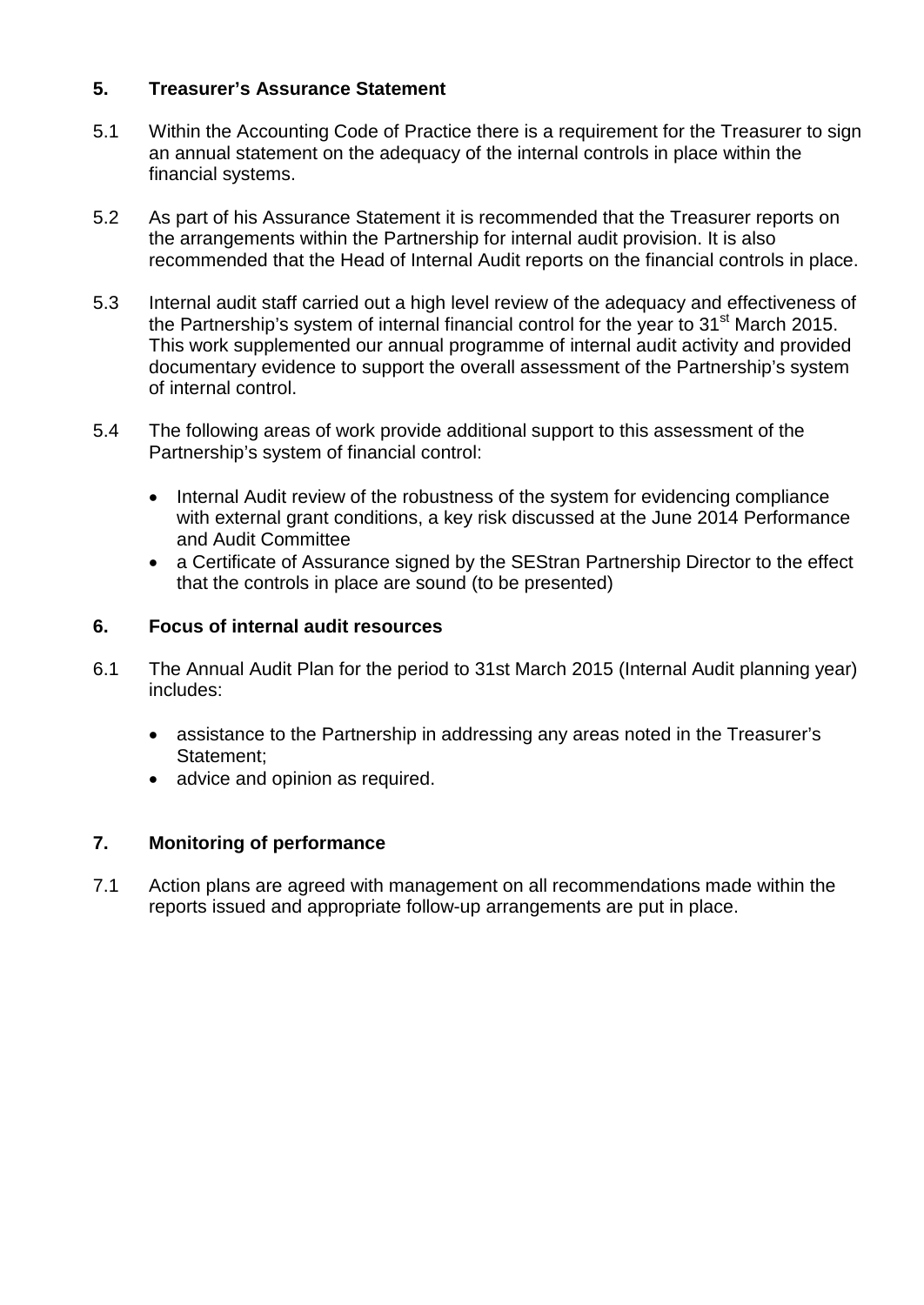# **8. Recommendation**

- 8.1 The Committee is requested to:
	- Note the contents of this report.
	- Note the Draft Annual Governance Statement contained in Appendix 2.

#### **Hugh Thomson Principal Audit Manager**

| <b>Appendices</b>                  | Appendix 1 – Annual Statement by Chief Internal Auditor<br>Appendix 2 – Draft Annual Governance Statement 2014/15 |
|------------------------------------|-------------------------------------------------------------------------------------------------------------------|
| Contact/Tel                        | Hugh Thomson, Principal Audit Manager (0131) 469 3147                                                             |
| <b>Background</b><br><b>Papers</b> | <b>None</b>                                                                                                       |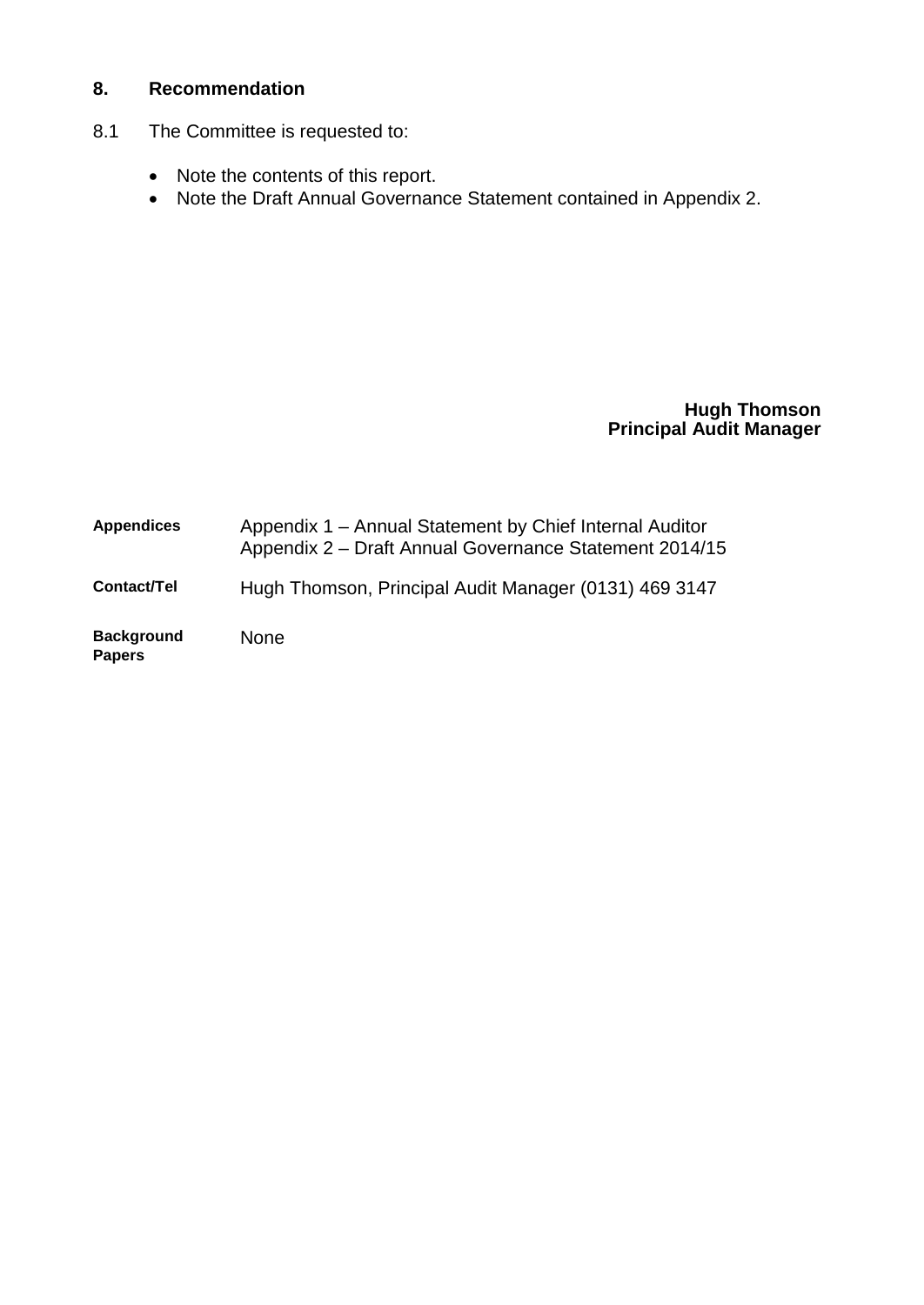# **South East of Scotland Transport Partnership** Appendix 1 Annual Statement by Chief Internal Auditor

 On behalf of the Chief Internal Auditor of the City of Edinburgh Council and provider of the internal audit service for the South East of Scotland Transport Partnership (SEStran), I am pleased to present my Annual Statement on the adequacy and effectiveness of the internal control system of the Partnership for the year ended 31<sup>st</sup> March 2015.

#### **Respective responsibilities of management and internal auditors in relation to internal control**

It is the responsibility of the Partnership's senior management to establish an appropriate and sound system of internal control and to monitor the continuing effectiveness of that system. It is the responsibility of the Head of Internal Audit to provide an annual overall assessment of the robustness of the internal control system. The agreed Internal Audit Strategy ensures that I have in place a planning mechanism to enable me to deliver a formal opinion on the internal control environment within SEStran. The formal movement away from purely financial controls to a mixture of financial and non-financial risks ensures the audit opinion is available on the major controls the Partnership has in place to meet the risks it faces in delivery of its aims and objectives.

### **Sound internal controls**

The main objectives of the Partnership's internal control systems are to ensure:

- that its aims and objectives can be met
- adherence to management policies and directives
- assets are safeguarded
- the relevance, reliability and integrity of information, so ensuring as far as possible the completeness and accuracy of records
- compliance with statutory requirements.

Any system of control can only ever provide reasonable and not absolute assurance that control weaknesses or irregularities do not exist or that there is no risk of material errors, losses, fraud, or breaches of laws or regulations. Accordingly, the Partnership is continually seeking to improve the effectiveness of its systems of internal control.

#### **The work of internal audit**

Internal Audit is an independent appraisal and assurance function established by the Treasurer for the review of the Partnership's control environment, comprising risk management, control and governance. It objectively examines, evaluates and reports on the financial and operational controls within the Partnership and provides an opinion on the effectiveness of the control environment in achieving the Partnership's objectives.

The Internal Audit Section operates in accordance with the Chartered Institute of Public Finance and Accountancy's Code of Practice for Internal Audit in Local Government and complies with the Public Sector Internal Audit Standards. The Section undertakes an annual programme of work which is reported to the Partnership. The audit plan is based on a formal risk assessment process and audit needs assessment which are revised on an ongoing basis to reflect evolving risks and changes within the Partnership.

The annual audit plan for SEStran is based upon the agreed strategy and is split between work that is required to:

• be carried out annually on the major financial systems to support the Head of Internal Audit's opinion on financial controls which is used to inform the Treasurer's Statement on control;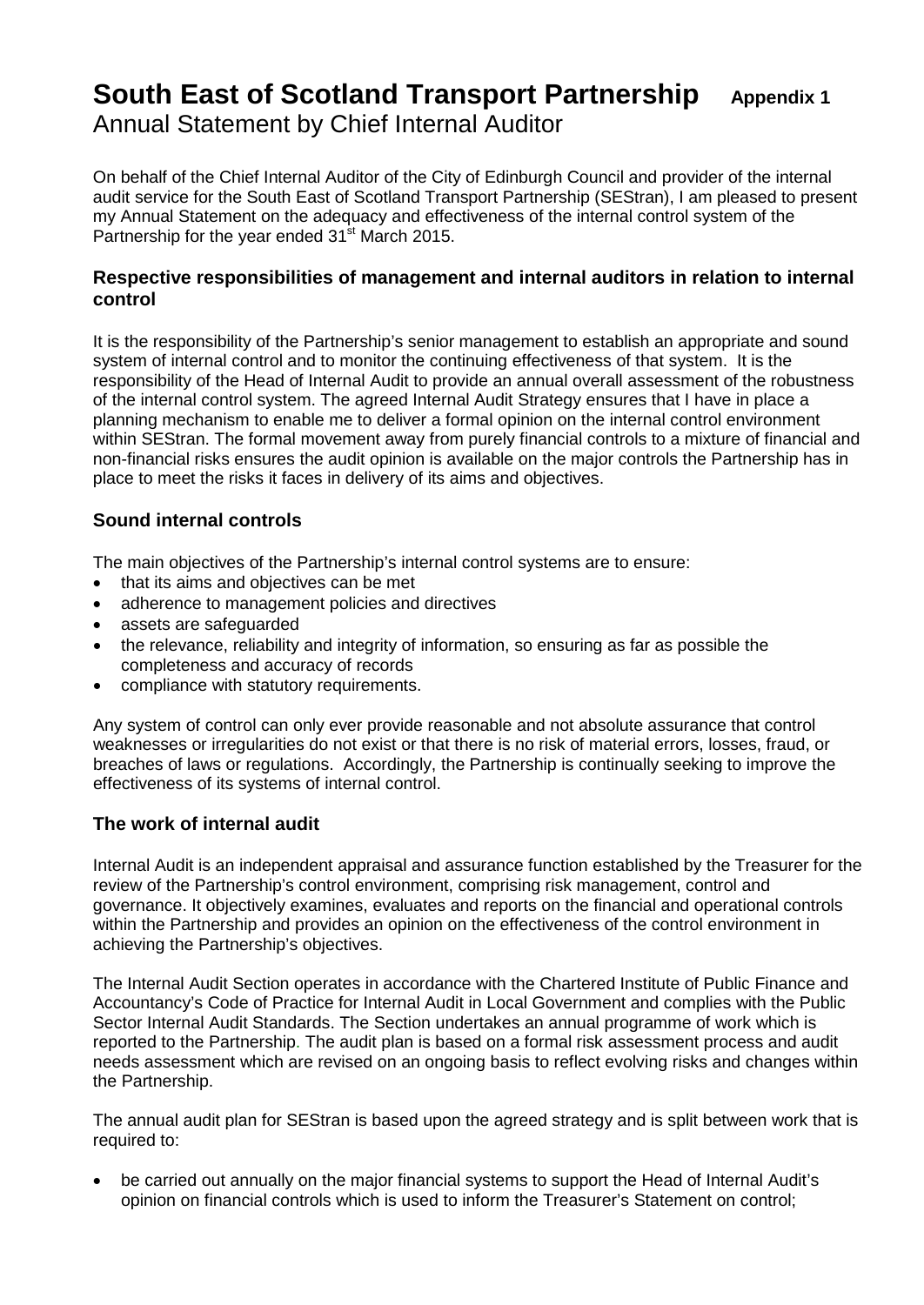- support the Chair Person, the Partnership Director and the Treasurer's Annual Governance Statement;
- ensure the effectiveness of the controls that mitigate the risks that would prevent SEStran achieving its aims and objectives as set out in its Business Plan.

In addition, a rolling programme based upon risk is used to cover all other areas of internal control. This rolling programme together with the annual coverage helps to inform my opinion on the adequacy and effectiveness of the control environment.

All internal audit reports identifying system weaknesses and/or non-compliance with expected controls are brought to the attention of management and include appropriate recommendations and agreed action plans. It is management's responsibility to ensure that proper consideration is given to internal audit reports and that appropriate action is taken on audit recommendations. The Internal Auditor is required to ensure that appropriate arrangements are made to determine whether action has been taken on internal audit recommendations or that management has understood and assumed the risk of not taking action. Significant matters including non-compliance with audit recommendations arising from internal audit work are reported to the Partnership.

#### **Basis of opinion**

My evaluation of the control environment is informed by a number of sources:

- the audit work undertaken each year by Internal Audit, incorporating the year to 31 $\mathrm{^{st}}$  March 2015;
- reports issued by the Partnership's external auditors, Audit Scotland, and other review agencies;
- knowledge of the Partnership's governance, risk management and performance monitoring arrangements.

#### **Opinion**

It is my opinion, based on the above, that reasonable assurance can be placed upon the adequacy and effectiveness of the Partnership's internal control system in the year to 31 March 2015.

Hugh Thomson, Principal Audit Manager **Date 29 May 2015**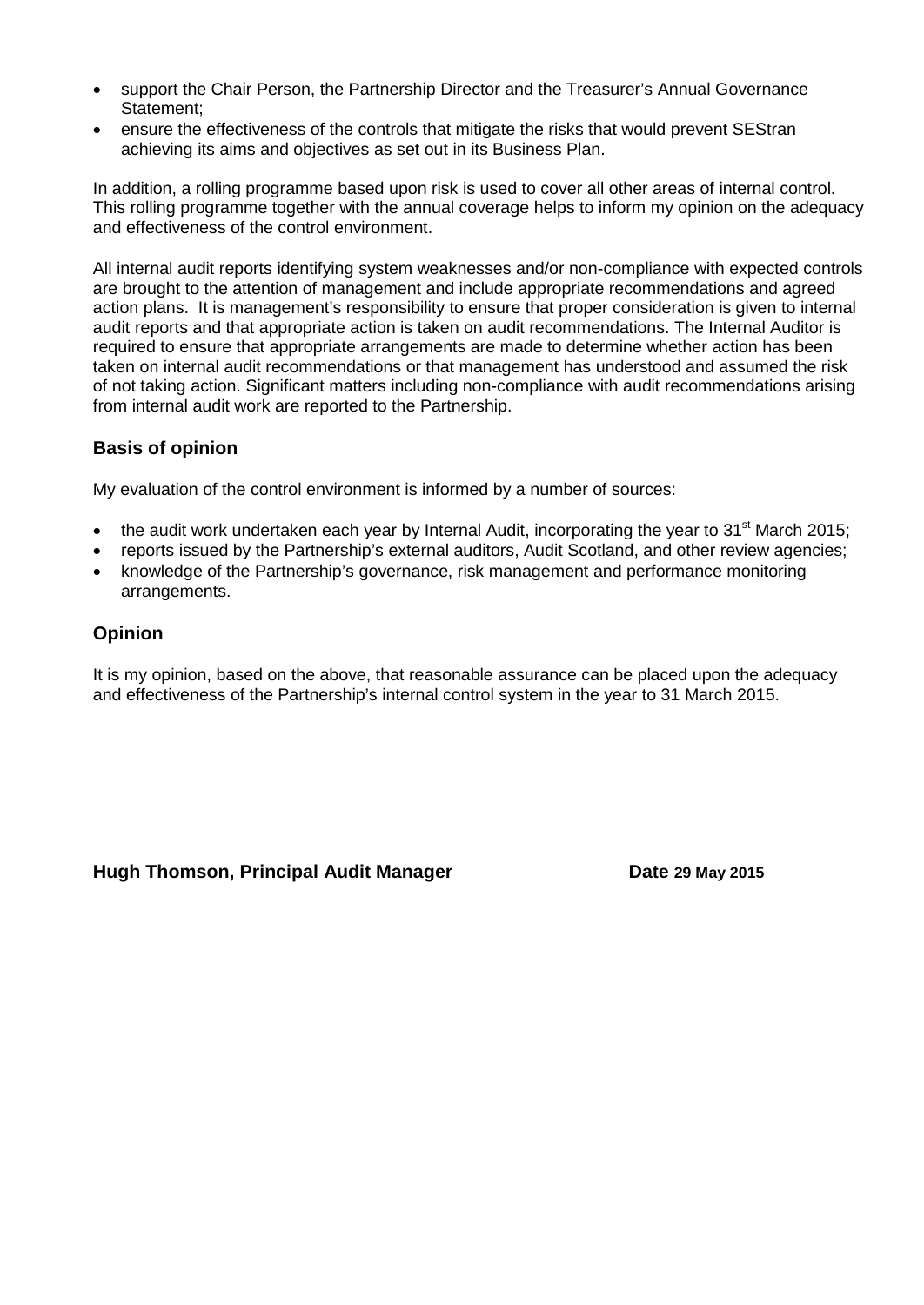## **1. Scope of responsibility**

The South East of Scotland Transport Partnership's aim is to develop a transportation system for South East Scotland as outlined in the Partnership's Regional Transport Strategy 2008- 2023.

The Partnership is responsible for ensuring that its business is conducted in accordance with the law and appropriate standards, that public money is safeguarded and properly accounted for and used economically, efficiently, effectively and ethically. The Partnership also has a duty to make arrangements to secure continuous improvement in the way its functions are carried out.

In discharging these overall responsibilities Elected Members and Senior Officers are responsible for implementing proper arrangements for the governance of the Partnership's affairs and facilitating the effective exercise of its functions, including arrangements for the management of risk.

The Partnership has approved and adopted a Local Code of Corporate Governance which is consistent with appropriate corporate governance principles and is supported by detailed evidence of compliance, which is regularly reviewed.

This Statement explains how the Partnership delivers good governance and reviews the effectiveness of these arrangements. It also includes a statement on internal financial control in accordance with proper practice.

#### **2. The Partnership's governance framework**

The governance framework comprises the systems and processes, and culture and values, by which the Partnership is directed and controlled, and its activities through which it accounts to, engages with and influences the community. It enables the Partnership to monitor the achievement of its strategic objectives and to consider whether those objectives have led to the delivery of appropriate, cost-effective services.

The framework reflects the arrangements in place to meet the six supporting principles of effective corporate governance:

- Focusing on the purpose of the Partnership and on outcomes for the community, and creating and implementing a vision for the local area;
- Members and officers working together to achieve a common purpose with clearly defined functions and roles;
- Promoting values for the Partnership and demonstrating the values of good governance through upholding high standards of conduct and behaviour;
- Taking informed and transparent decisions which are subject to effective scrutiny and managing risk;
- Developing the capacity and capability of members and officers to be effective;
- Engaging with local people and other stakeholders to ensure robust public accountability.

A significant part of the governance framework is the system of internal control which is based on an ongoing process designed to identify and manage the risks to the achievement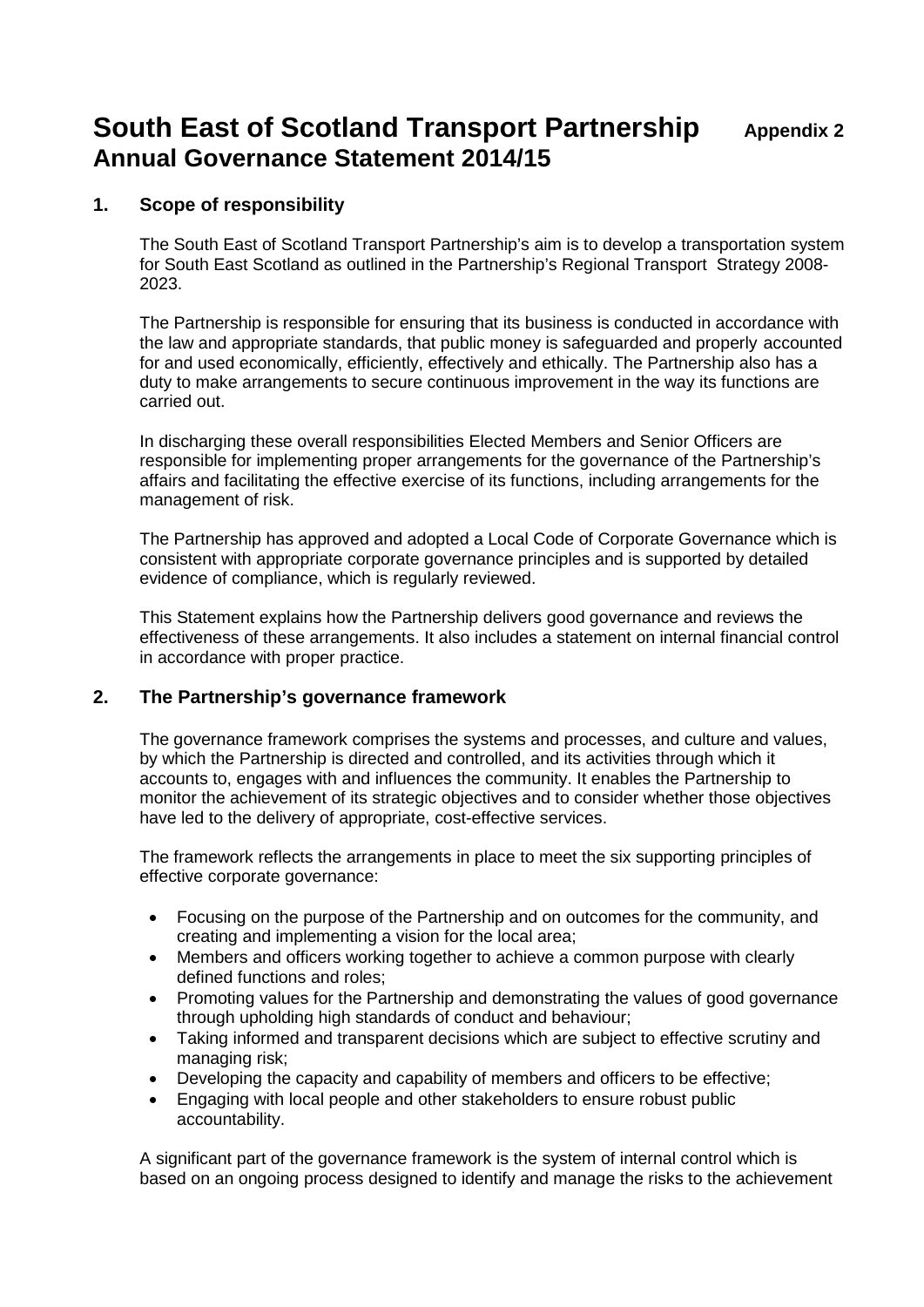of the Partnership's policies, aims and objectives. These are defined in the Partnership's Business Plan, which is updated annually. This will enable the Partnership to manage its key risks efficiently, effectively, economically and ethically.

Within the overall control arrangements the system of internal financial control is intended to ensure that assets are safeguarded, transactions are authorised and properly recorded, and material errors or irregularities are either prevented or would be detected within a timely period. It is based on a framework of regular management information, financial regulations, administrative procedures and management supervision.

While the system of internal control is designed to manage risk at a reasonable level it cannot eliminate all risk of failure to achieve policies, aims and objectives and can therefore only provide reasonable, and not absolute, assurance of effectiveness.

#### **3. Determining the Partnership's purpose, its vision for the local area and intended outcomes for the Community**

The Partnership aims to develop a transportation system for South East Scotland which will enable business to function effectively and provide everyone living in the Region with improved access to health care, education, public services and employment opportunities. The vision for achieving this is outlined in the Regional Transport Strategy.

The Business Plan defines how to implement the aims of this strategy and the Annual Report provides a report of performance against objectives, targets and performance indicators as outlined in the Regional Transport Strategy.

#### **4. Review of effectiveness**

The Partnership has put in place arrangements, detailed in the Local Code, for monitoring each element of the framework and providing evidence of compliance. A Principal Officer within the Partnership has been nominated to review the effectiveness of the Local Code and will report annually to the Partnership Board.

The review of the effectiveness of its governance framework including the system of internal financial control is informed by:

- the work of the Internal Auditors and the Head of Internal Audit's Annual Statement on the adequacy and effectiveness of the Partnership's system of internal financial control;
- the Partnership Director's Certificate of Assurance on internal control;
- the operation and monitoring of controls by Partnership managers;
- the External Auditors in their Annual Audit Letter and other reports; and
- other inspection agencies comments and reports.

Through the year Elected Members and Officers have responsibility for the development and maintenance of the governance environment. These review mechanisms include:

- **The Partnership Board** provides strategic leadership, determines policy aims and objectives and takes executive decisions not delegated to officers. It provides political accountability for the Partnership's performance.
- **The Performance and Audit Committee** demonstrates the Partnership's commitment to the principles of good governance. It scrutinises the running of the Partnership and suggests improvements.